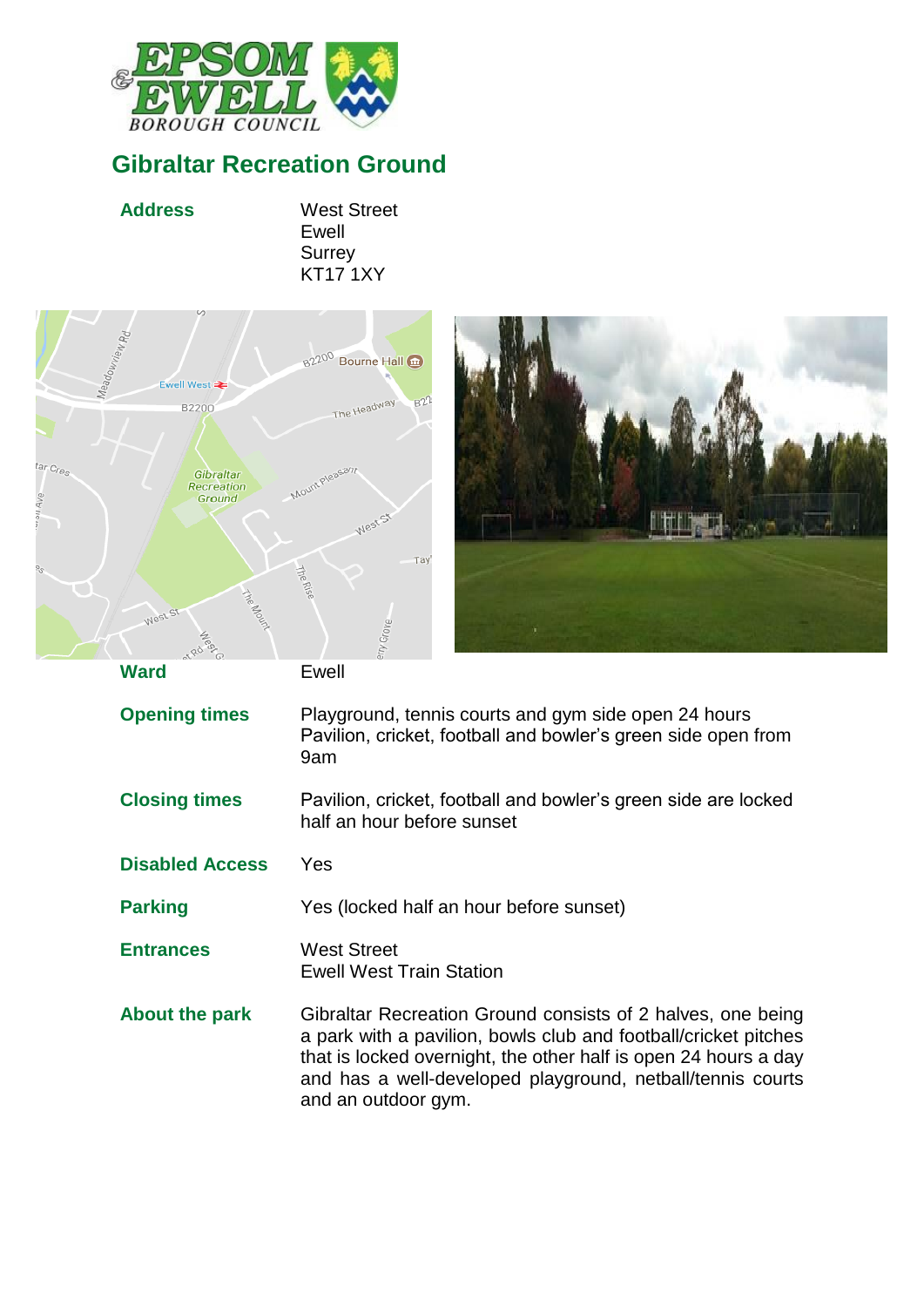#### **History**

The ground between Ewell's West Street and the railway had been used for sport many years before it was adopted by local government. On the 1866 OS map 3 of the fields were marked as cricket grounds and had been purchased by West Surrey Cricket Club. Over the years the grounds were extended to include a bowling green, tennis courts, football and cricket pitches, and a children's play area.



**Facilities Sports**

3 x Football Pitch\* (October – March) Bowling Green 3 x Tennis Courts (free) Cricket pitch \**To hire a football pitch, please telephone 01372 732000*

## **Sports Clubs**

Ewell Village Bowls Club [www.ewellvillage.bowlsclub.net/](http://www.ewellvillage.bowlsclub.net/) **Changing Rooms and Toilets** Yes- Hirers of pitches and hall only

**Gym** Outdoor Gym Facility

# **Playground**

Yes (Under 12's and Over 12's)

## **Pavilion**

Yes To hire please email [contactus@epsom-ewell.gov.uk](mailto:contactus@epsom-ewell.gov.uk)

### **Seating**

Yes

### **Toilets**

For hirers of the pavilion only

**Dogs** Gibraltar Recreation Grounds welcome responsible dog walkers

# **Dog free areas –**

Pavilion **Playgrounds** Tennis Courts Bowling Green